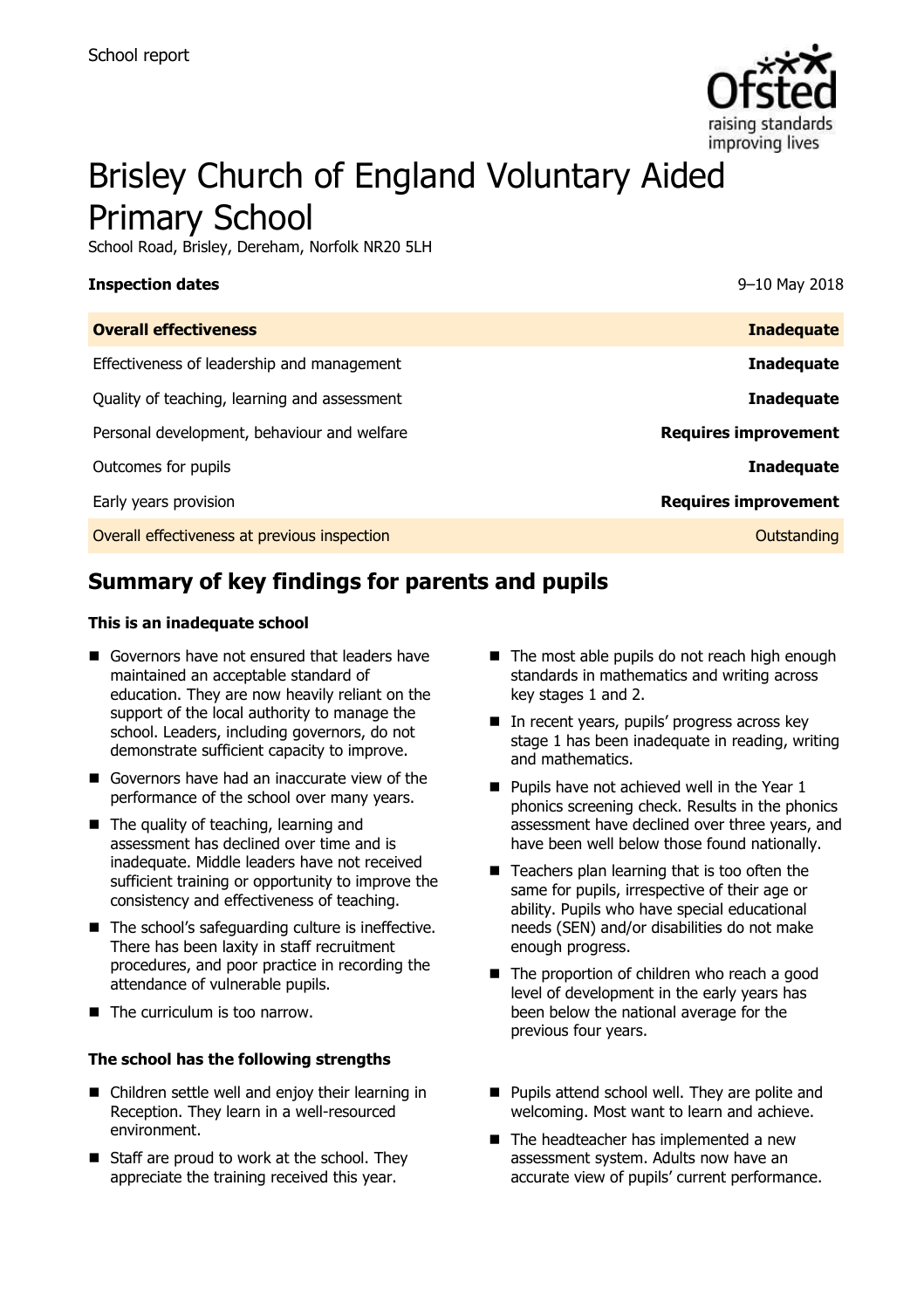

# **Full report**

In accordance with section  $44(1)$  of the Education Act 2005, Her Majesty's Chief Inspector is of the opinion that this school requires special measures because it is failing to give its pupils an acceptable standard of education and the persons responsible for leading, managing or governing the school are not demonstrating the capacity to secure the necessary improvement in the school.

### **What does the school need to do to improve further?**

- **Improve leadership and management by:** 
	- ensuring that governors effectively perform their statutory duties in holding school leaders to account
	- governors rigorously checking the accuracy of the information they receive from staff about pupils' achievement and in regard to safeguarding
	- sharpening improvement planning, with a focus on improving the quality and consistency of teaching across the school and improving the achievement of all groups of pupils
	- providing suitable training and opportunity for leaders at all levels to systematically improve and check the quality of teaching, learning and assessment
	- implementing and evaluating a curriculum that is suitable to meet the needs of pupils so that they can excel in a wide range of subjects
	- providing all staff with relevant training and guidance to perform their roles and responsibilities, particularly with regards to improving the culture and understanding of safeguarding.
- Improve the quality and consistency of teaching, learning and assessment by:
	- teachers using pupils' assessment information effectively to plan learning activities that meet the needs of pupils in mixed-age classes
	- raising adults' expectations of what pupils can achieve, taking into account pupils' starting points or individual SEN and/or disabilities
	- providing suitable challenge so that the most able pupils can excel.
- **Improve pupils' achievement by:** 
	- developing pupils' skills in reading, writing and mathematics in all key stages so that all ability groups make good progress from their starting points
	- ensuring that more of the most able pupils reach the higher standards at the end of all key stages in mathematics and writing
	- ensuring that pupils make swift progress in developing their early reading skills so that more pupils consistently reach the national average by the end of Year 1 in the phonics screening check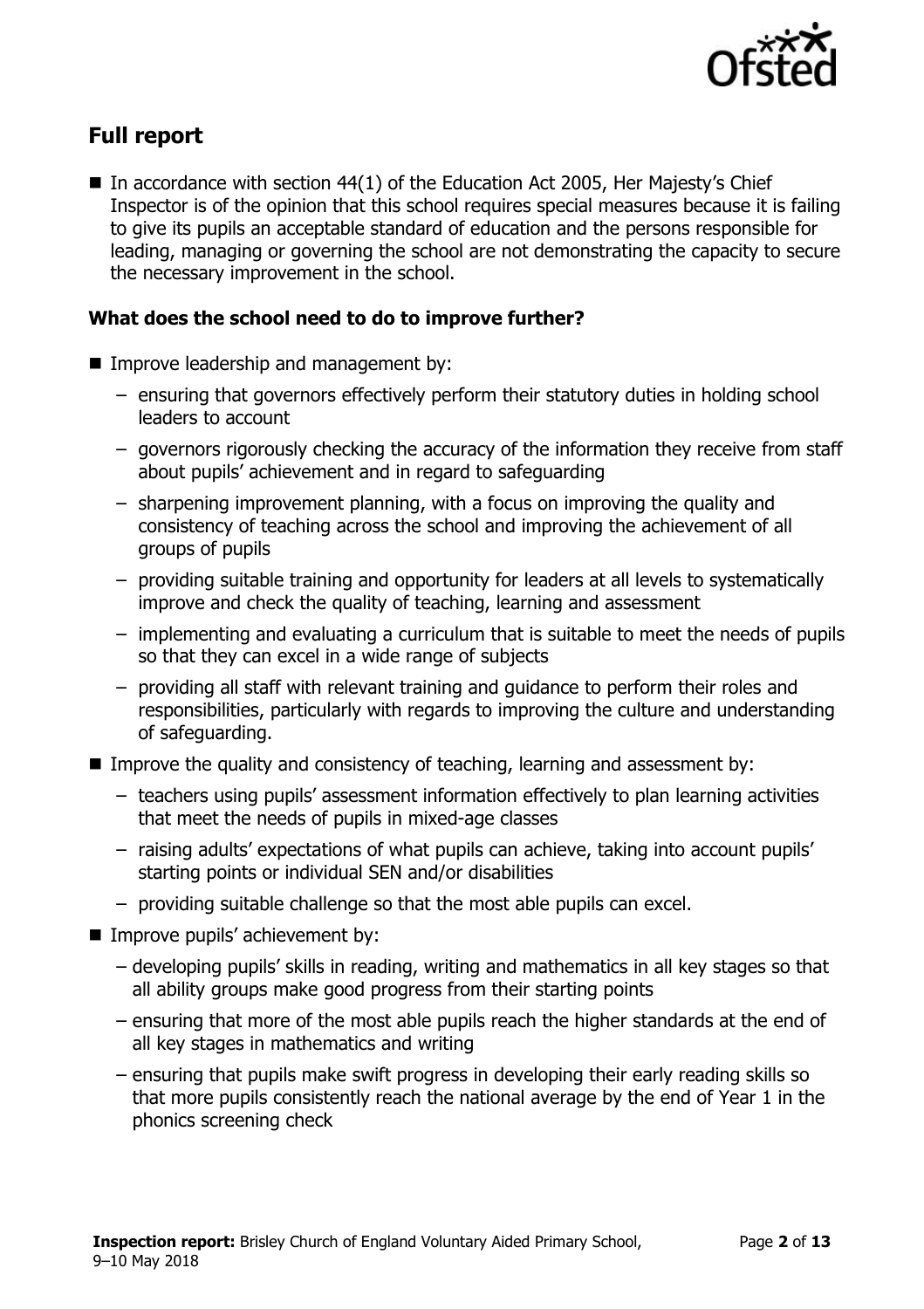

- increasing the proportion of children who achieve a good level of development in the early years class so that children are well prepared for the next stage of their education
- ensuring that vulnerable pupils and those who have SEN and/or disabilities are provided with the precise support and access to the curriculum they require to achieve well.
- $\blacksquare$  The school may not employ newly qualified teachers.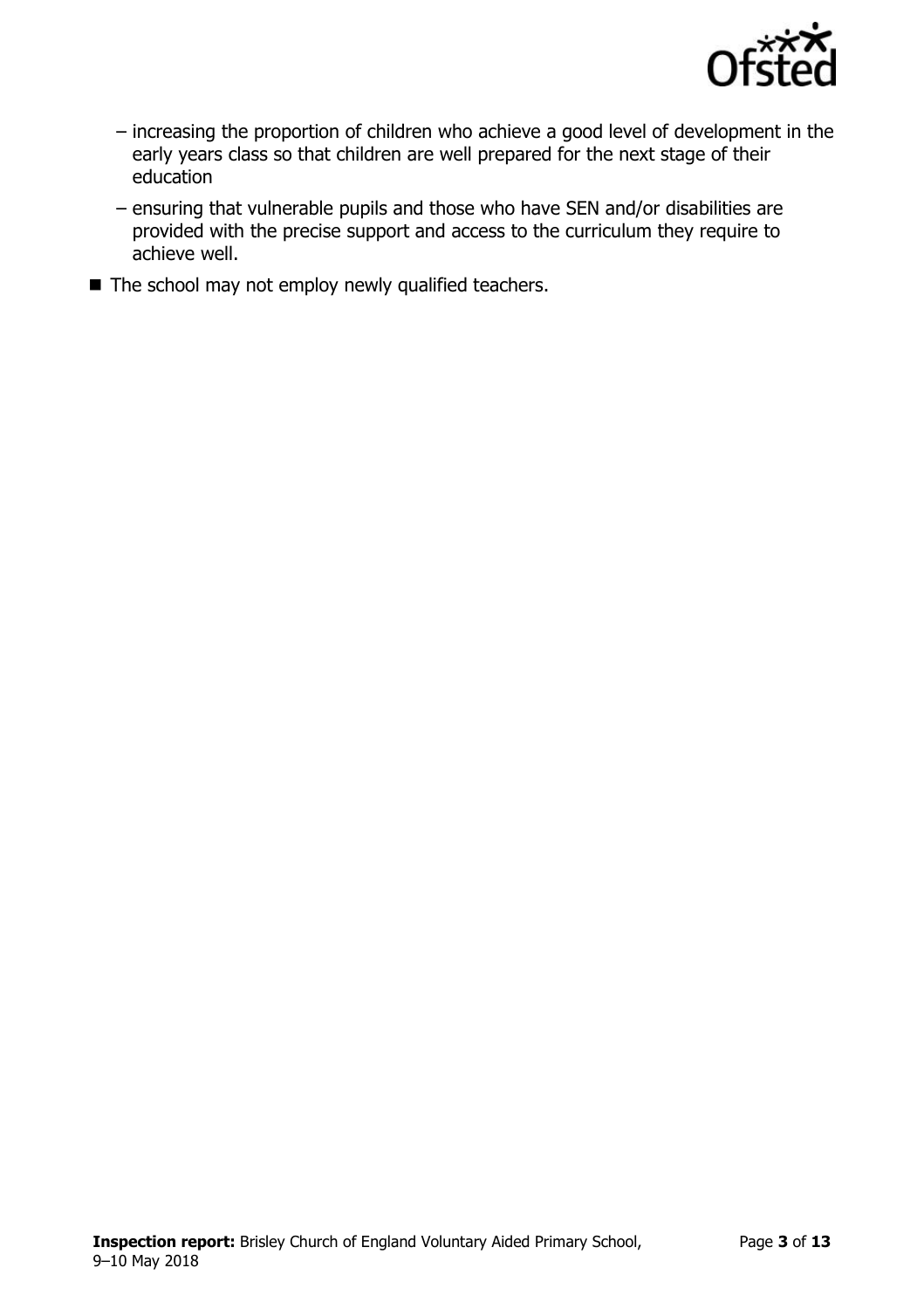

# **Inspection judgements**

#### **Effectiveness of leadership and management Inadequate**

- The school was previously graded as outstanding and therefore exempt from routine inspections. However, since the last inspection, leaders and governors have not responded quickly to national changes in education, nor ensured that pupils make sufficient progress from their starting points. As a consequence, leaders and governors have not ensured that pupils receive an acceptable standard of education.
- Under changing leadership, standards have declined considerably. Staff are not supported and trained well enough to ensure that pupils make sufficient progress. The current headteacher, who took up her post in September 2017, is due to leave the school. Consequently, leadership and the improvements that have been made are fragile.
- The capacity of school leaders to make further improvement is weak. Leaders and governors are heavily reliant on the support they now receive from the local authority. Following a review of the effectiveness of governance that took place in autumn 2017, the local authority issued governors with a warning notice.
- The local authority has removed some of the powers of the governing body and is now responsible for making decisions on the use of finance and the performance management of the headteacher. Recently, the local authority set up an improvement board to oversee the progress the school makes and to provide suitable challenge and support to leaders and governors.
- Since her appointment, the current headteacher has accurately identified the areas for improvement required at the school and has started to implement plans to address them. However, the decline in the standard of teaching, learning and assessment and in pupils' achievement has occurred over several years. The headteacher recognises that improvements have come too late.
- The school did not introduce the national curriculum changes in 2014. Staff confirmed that they did not receive adequate training and development at that time. Consequently, the curriculum design and implementation are inadequate. Older pupils receive a very narrow curriculum of mostly English and mathematics. Pupils say that this is because they have so much ground to catch up. Firm plans are in place for the introduction of a new school curriculum in September 2018.
- Until this year, additional funds have not been allocated sufficiently well to provide support for those who need it. School documents demonstrate that, in 2016/17, the pupil premium grant made little difference to the progress that disadvantaged pupils made. The local authority is now ensuring that leaders use additional funds effectively so that disadvantaged pupils and those who have SEN and/or disabilities can make better progress.
- Staff spoken with during the inspection appreciate the good-quality training and development they have recently started to receive. They are proud to work at the school. One member of staff echoed the sentiment of others, stating, 'Since September, changes are positive and useful. I feel reinvigorated and more up to date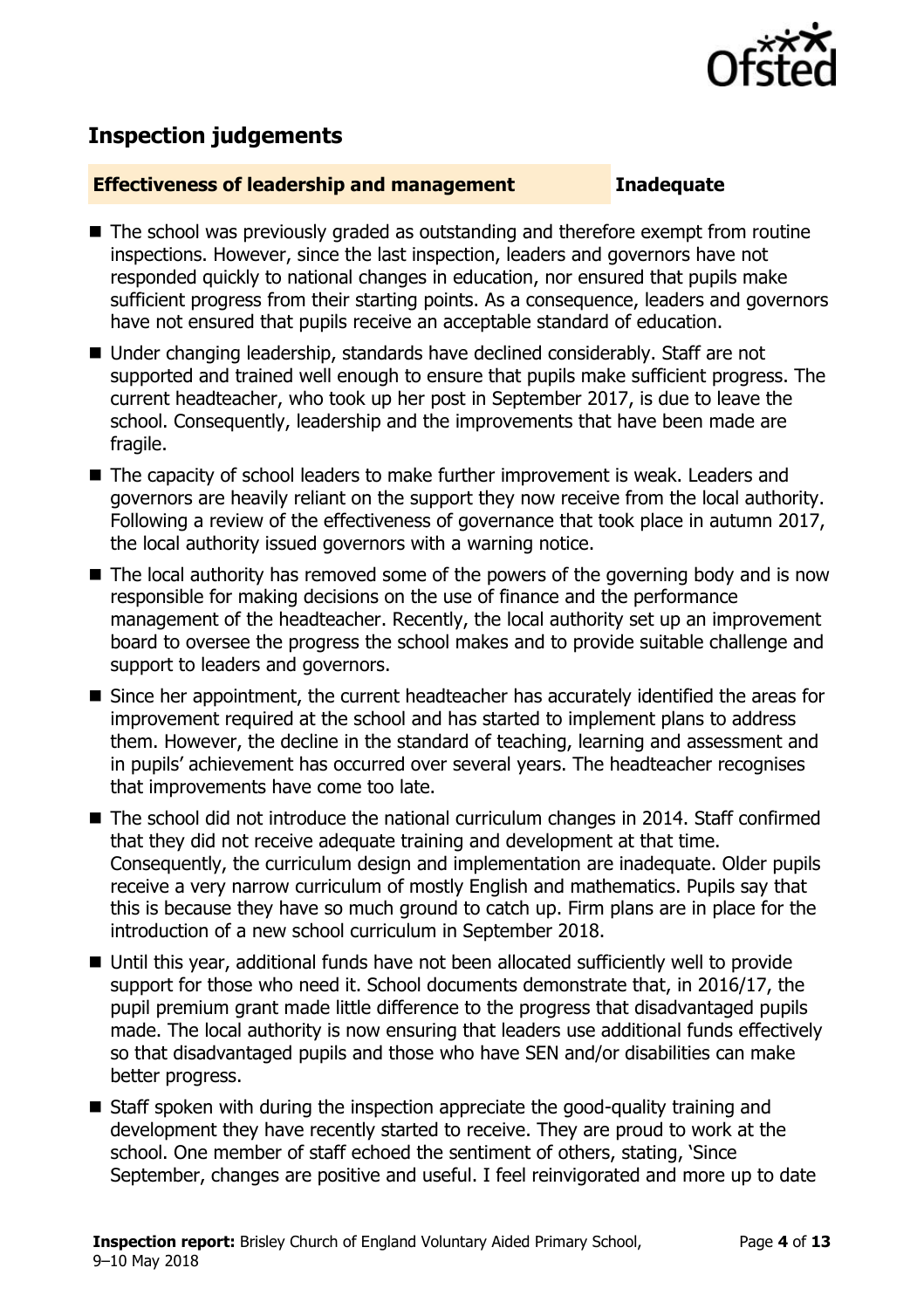

than before.' Staff understand the school's priorities for improvement and how they contribute to the essential changes required for the school to become better.

- Middle leaders are enthusiastic about their roles. They are now receiving suitable and relevant training and support so they can increase their effectiveness. This is particularly the case for the English leader and the leader of pupils who have SEN and/or disabilities. However, middle leaders currently do not review the standard of teaching, learning and assessment sufficiently well or lead improvements.
- The headteacher has introduced a new assessment system. Adults now have a more accurate view of the current attainment of pupils. Leaders are starting to provide additional help and support for pupils who are falling behind. This is in the early stages and it is too soon to fully evaluate the impact on accelerating the progress pupils make. However, there are some improvements in pupils' achievements this year, particularly in Reception.
- Leaders ensure that the physical education (PE) and sport premium is used increasingly well. Pupils receive their PE lessons from specialist coaches and appreciate the teaching they receive.
- **E** Lessons such as music and foreign languages are often led by specialists, and pupils receive instruction of an appropriate standard. Pupils speak enthusiastically about these lessons.
- Parents and carers spoken with over the course of the inspection said that their children are happy and enjoy coming to school, especially in the early years class. They appreciate the sense of community in a small school. However, a few parents expressed concern regarding the quality of teaching and whether their children are sufficiently challenged so they can excel.
- Leaders provide appropriate spiritual, moral, social and cultural education. Pupils sit and listen exceptionally well to stories being read in assembly. Pupils demonstrate maturity and respect during times of reflection that are suitable for their age and understanding. Displays around the school promote the school's values and encourage positive attitudes to learning.

### **Governance of the school**

- Governance is ineffective. The local authority has removed the governing body's responsibility for finance and the performance management of the headteacher. Governors have been led by an experienced chair of governors but have not kept up to date well enough with statutory changes.
- The chair of governors agreed that, over time, governors have been complacent and have not focused well enough on improving pupils' achievement. Governors have accepted the information they have received about the position of the school without appropriately checking its accuracy and validity. Governors have not put appropriate checks and balances in place to ensure that the education and welfare of pupils remained strong.
- Many members of the current governing body have the required skills and dedication to support and challenge school leaders. However, until recently, governors have not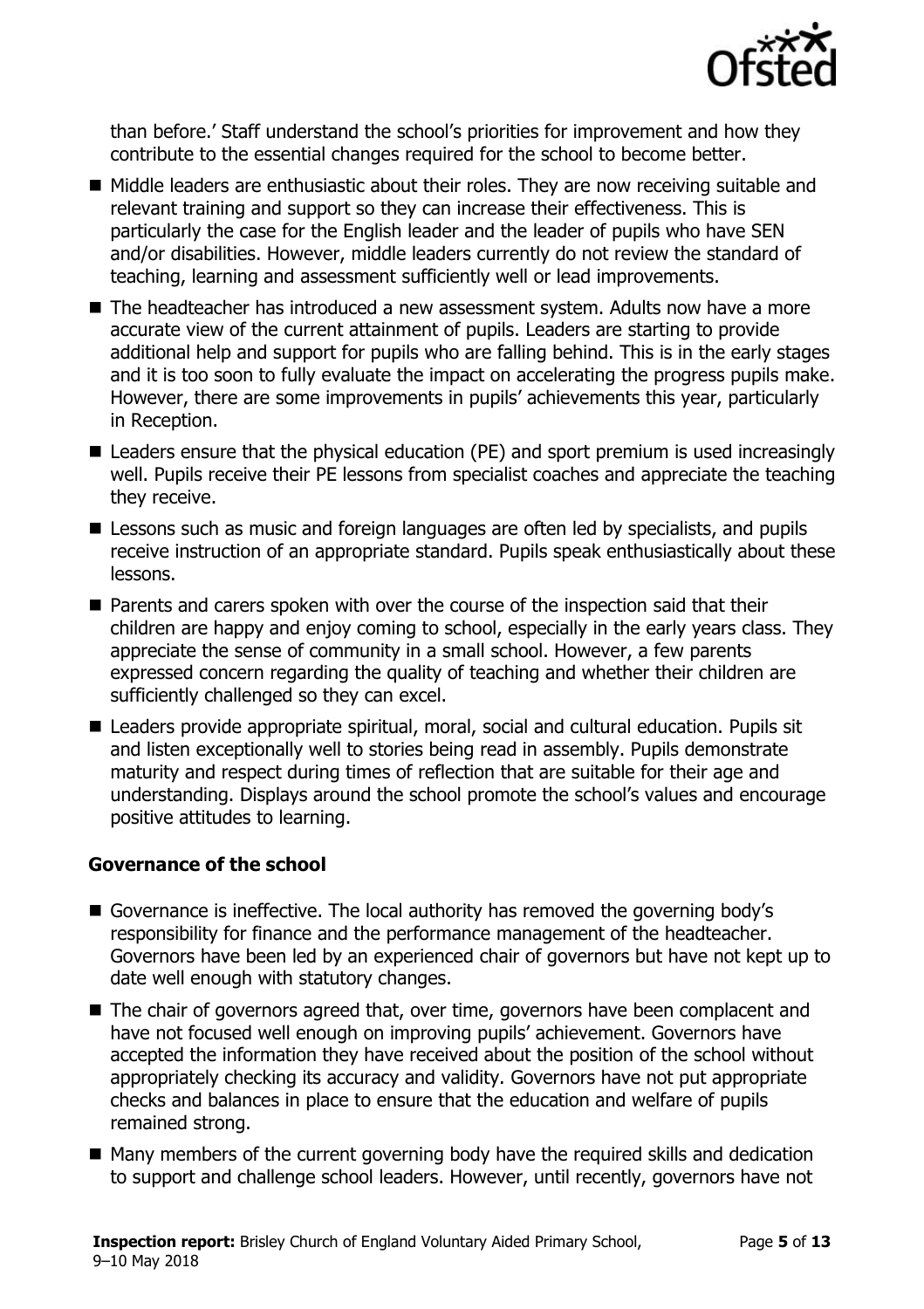

attended sufficient training to have a better understanding of their roles and responsibilities.

### **Safeguarding**

- The arrangements for safeguarding are not effective.
- The culture of safeguarding is not strong enough. The school's processes are not reliable in ensuring that all reasonable actions are taken to check on the safety, attendance and well-being of some vulnerable pupils.
- Governors have not ensured that all pupils receive the full-time education to which they are entitled. They have allowed leaders to use exclusions and part-time timetables as the means of managing pupils' behaviour.
- Some staff do not have an appropriate understanding of their role and responsibility in safeguarding vulnerable pupils. Consequently, the implementation of school policies is not robust, and governors are not rigorous when checking this important aspect of the school's work. This is particularly the case with attendance registers.
- Leaders' and governors' checks on the suitability of staff to work with children are not rigorous enough. Staff are not sufficiently well trained, and a number of significant errors remained in the recruitment checks and records until the inspection. The necessary checks and changes were carried out over the course of the inspection to ensure compliance.
- Staff have received their child protection training in line with statutory guidance. The designated safeguarding leader has been updating the recording system for staff concerns, and records are now adequately kept.

#### **Quality of teaching, learning and assessment Inadequate**

- Over several years, the quality of teaching, learning and assessment has been in decline. Until this year, the school has not had an adequate assessment system for adults to use to plan learning that meets the needs of individual pupils in their mixedage classes. Teachers are not using the information they now hold well enough to accelerate the progress that pupils make.
- Too much teaching is weak. Visits to lessons and scrutiny of pupils' work demonstrate that teachers are not challenging pupils of different abilities. For example, too many pupils complete or repeat the same standard of work as they did in the previous year. Consequently, pupils with different abilities are not stretched to consolidate, deepen or widen their learning.
- $\blacksquare$  In key stage 1, the quality of teaching does not provide most-able pupils with enough targeted opportunities for them to excel. For example, although all pupils in key stage 1 are writing regularly, the progress that the most able pupils are making in handwriting, grammar and spelling is not evident in their work over time. By the end of Year 2, too few pupils demonstrate specific skills and abilities at a greater depth despite their promising starting points, particularly in writing and mathematics.
- The teaching of phonics is weak. Teachers use a mixture of early reading programmes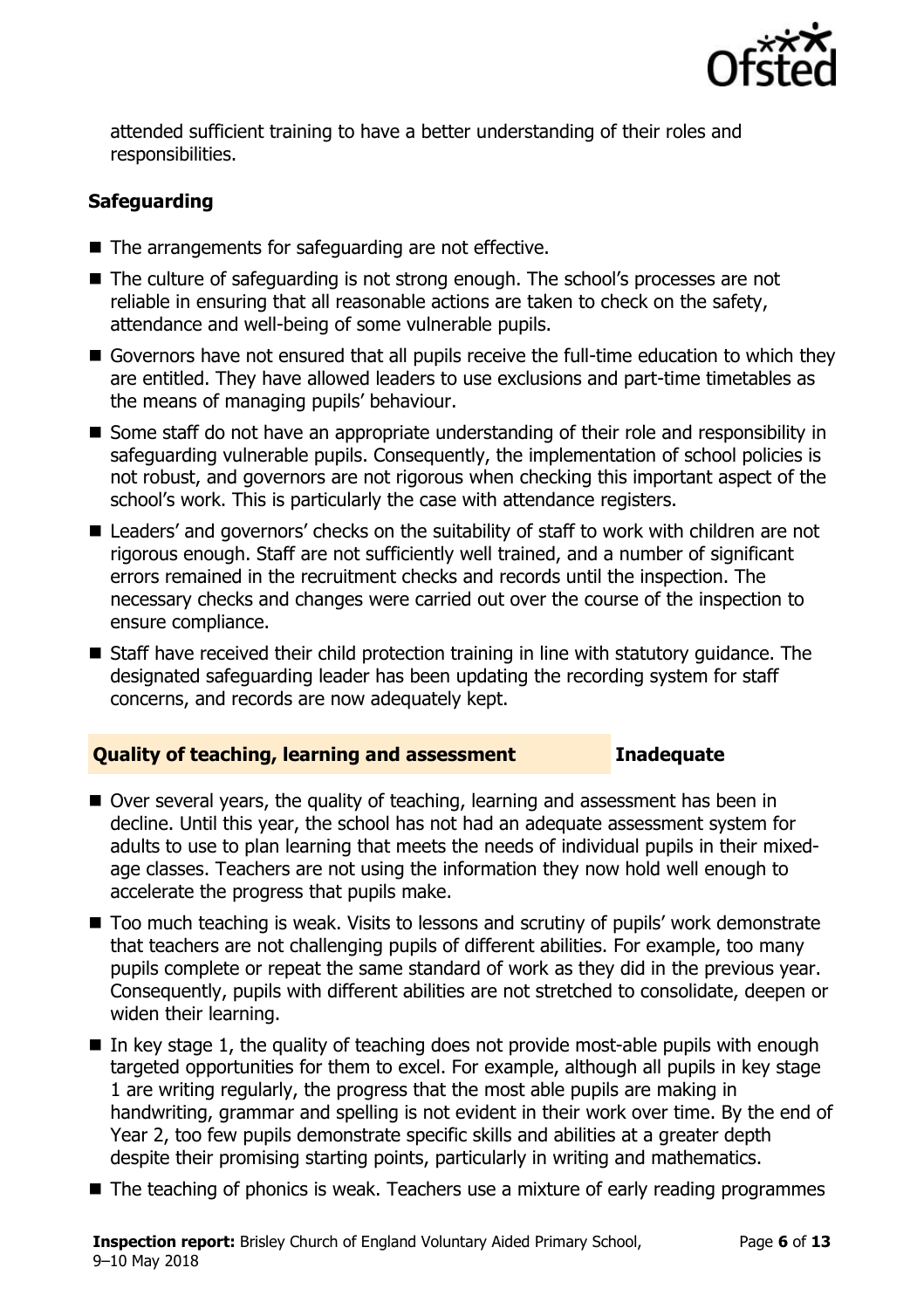

to help pupils learn their letters and sounds. School information shows that there is some success this year but pupils' achievement by the end of key stage 1 is currently still below the national average. This is because work is not tailored to pupils' needs and because adults' expectations of pupils are often too low.

- Teachers' deployment of support staff varies too much. Where support staff are most effective and use the recent training they have received, pupils who have SEN and/or disabilities are starting to develop their knowledge and understanding. However, in too many classes, the effectiveness of support staff is limited. Too much time is spent on behaviour management rather than improving the learning experience for individual pupils.
- Expectations of presentation are too varied. Too often, poor presentation of work goes unchecked. Teachers do not apply the school's marking and feedback policy consistently. As a result, the standard of presentation in some pupils' books deteriorates over the course of the year. Where the quality of teaching over time is more consistently secure, pupils complete their work well and to the best of their ability.
- **Pupils have too few opportunities to learn in other subjects across the curriculum. In** Years 5 and 6, pupils are spending a large proportion of time catching up with their mathematics and writing. Pupils have not been well prepared for the wide range of subjects they will experience when they move to secondary school.
- **Pupils enjoy reading to adults, both in school and at home. Pupils who read or spoke** about their books during the inspection demonstrated a love of reading. They confidently explained the types of books and authors they like to read.

### **Personal development, behaviour and welfare Fig. 2.1 Requires improvement**

#### **Personal development and welfare**

- The school's work to promote pupils' personal development and welfare requires improvement.
- Adults are not consistent or skilled enough in defusing situations if pupils become frustrated with themselves or their learning. More recently, pupils who require emotional support and understanding are provided with specific support in the school's nurture room. There are indications that this extra provision is having some positive effects.
- **Pupils enjoy the responsibilities they are given as part of the school council, where they** make decisions about purchasing new resources for their playtimes. Older pupils speak enthusiastically about becoming sports leaders and the additional roles and responsibilities that are becoming increasingly available.
- Pupils have a secure understanding of what bullying is and what it is not. They say that bullying does sometimes happen at school. However, pupils spoken with were able to name an adult who they would be happy to inform. Pupils were confident that adults would deal well with any concerns they had. Pupils learn about keeping safe when using the computers at school and when using the internet.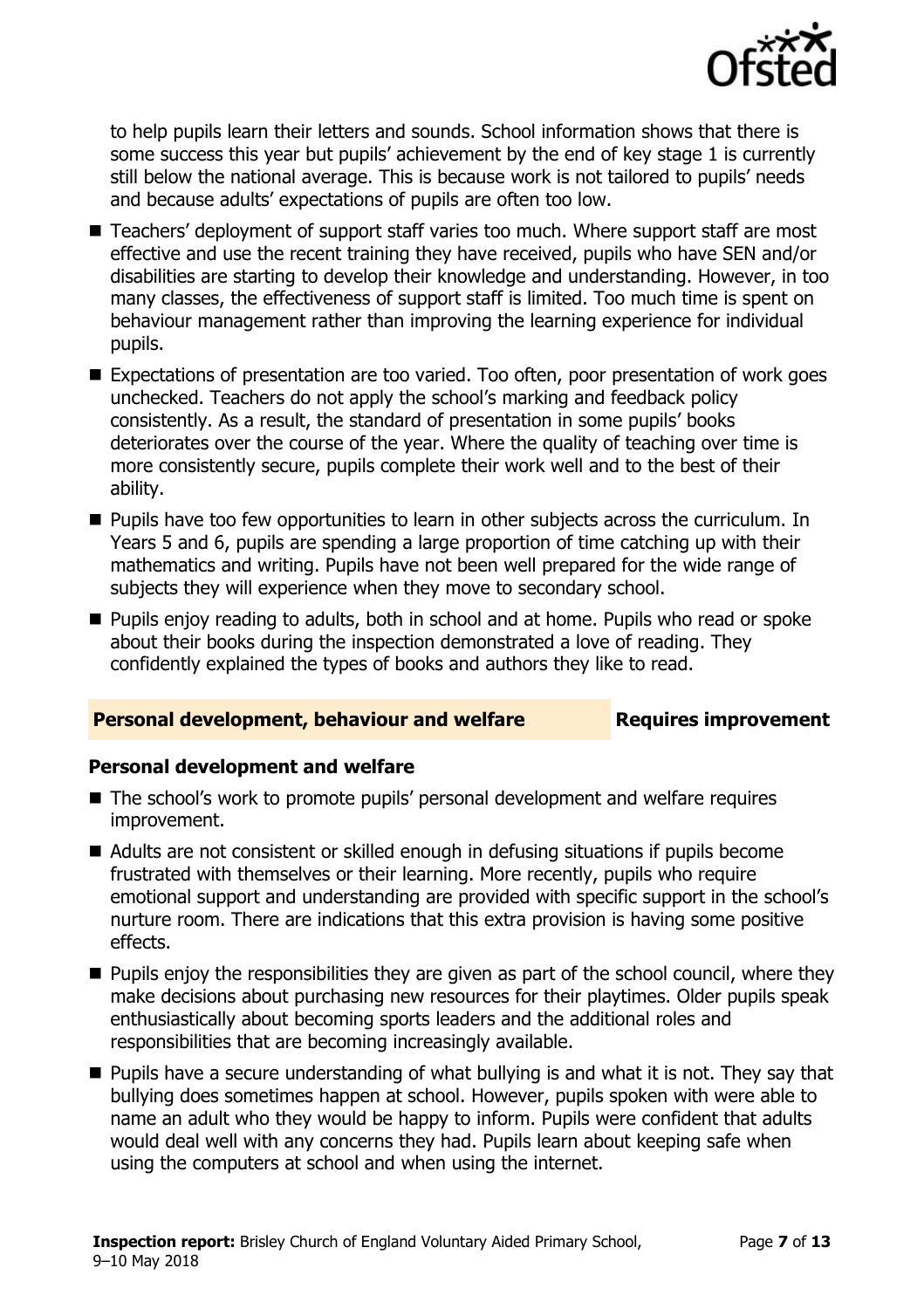

#### **Behaviour**

- The behaviour of pupils requires improvement.
- **Pupils are not provided with sufficiently challenging and stimulating work to enable** them to make sufficient progress. Some pupils, particularly those who are most able, are often bored and do not need to work or think hard. For others, the work is too difficult and results in frustration. This results in a lack of focus during lessons.
- Leaders have made recent changes to the school's behaviour policy, and pupils appreciate the rewards they now receive. Pupils respond swiftly to teachers' instructions and demonstrate they want to behave and learn well. School records demonstrate that leaders have seen a general improvement in pupils' behaviour over this academic year. However, adults do not consistently apply the new policy well and low-level disruption and too much chatter are a feature of some classes.
- The proportion of fixed-term exclusions is higher than that found nationally.
- Most pupils attend school well and are punctual. Attendance is broadly in line with the national average. The attendance of disadvantaged pupils and those who have SEN and/or disabilities is lower than that found nationally. A family worker supports the school and works closely with families who require additional help and support.
- **Pupils play well with each other during less-structured times, such as break and** lunchtimes. At lunchtime, the hall is filled with pupils enjoying their social time together. Pupils listen and follow adults' instructions quickly and walk around the school sensibly and safely.

#### **Outcomes for pupils Inadequate**

- Pupils' outcomes at key stage 1 are inadequate. Standards reached by pupils in reading, writing and mathematics do not demonstrate sufficient progress over the two years from leaving Reception. Few pupils work at greater depth in writing and mathematics. This is because not enough is expected of them and they do not have access to activities that inspire and deepen their knowledge and understanding.
- Standards at the end of Year 6 have fluctuated year on year. Pupils either attain above the national average for their age or, as in 2017, too few pupils attain the national standard across reading, writing and mathematics. Too few pupils make good progress from their starting points as they move through the school. In-school assessment information demonstrates that this fluctuation remains the case.
- Over the previous three years, the proportion of pupils who reached the national standard in the Year 1 phonics screening check has declined, with only one in five pupils reaching the expected standard in 2017. This was significantly below the national average. Although, this year, pupils' achievement is improving, the progress pupils are making in developing their early reading skills is not swift enough and does not represent sufficient progress from when they left Reception.
- The proportions of pupils who are disadvantaged and those who have SEN and/or disabilities are too low to report by key stage results for 2017, as this may identify the pupils concerned. The provision for disadvantaged pupils and pupils who have SEN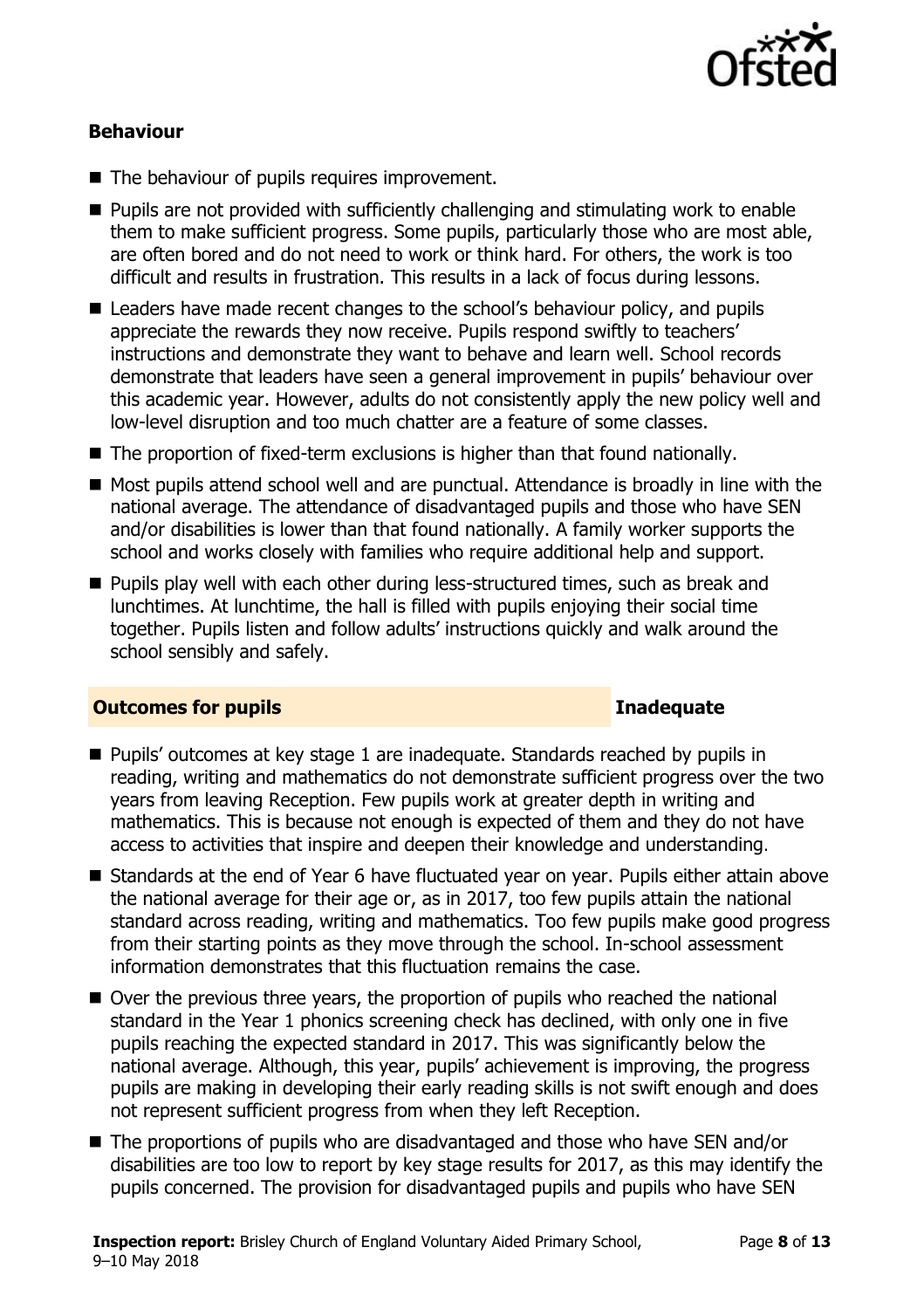

and/or disabilities is beginning to improve but is not good enough. Support staff are currently receiving training to meet their pupils' needs more precisely during lessons.

#### **Early years provision**

- $\blacksquare$  For the previous four years, including 2017, the proportion of children who have reached a good level of development has been below that found nationally. This does not represent good progress for children, who generally start school with skills and abilities that are broadly typical for their age. Children, particularly boys, have not been well prepared for their start in Year 1.
- This academic year, children's achievement is improving compared with previous years. Their progress is better than that of older pupils in the school. Adults are using assessment increasingly well to plan learning that is interesting and helping children develop their knowledge, skills and understanding. In a recent moderation of children's achievement, the proportion of children exceeding expectations was greater than that considered by school leaders. Expectations of what children can achieve are still not as consistently high as they should be.
- Teaching is thoughtfully considered and planned. Children have opportunity to practise their skills in all areas of the early years curriculum. Children use the well-resourced outside area well and enjoy using their imagination to develop games to play together.
- Staff ensure that children are well cared for in a warm and friendly environment. Staff are caring and support the children well through questions that help encourage a good use of subject-specific vocabulary. Children are articulate and confident when speaking with adults and each other. For example, one child confidently explained the life cycle of a caterpillar and how it turns into a butterfly.
- Children behave well and demonstrate positive attitudes to their learning. They are very motivated to achieve the activities in their challenge book or to explain the next steps in their learning. Work in their learning journeys and in their writing books demonstrates that, this year, more children are at least on track to reach or exceed a good level of development.
- Children are happy and safe. They have settled well into school life. They know and follow the routines well. They enjoy playing considerately with each other. Parents are positive about how well their children have settled at school.
- The teaching of phonics in Reception is strong. Children learn in suitably organised lessons which help them to develop their early reading skills. Those who require additional support undertake their activities in small groups. Children achieve well in this area of the curriculum and their attainment in reading has been consistently above that found nationally.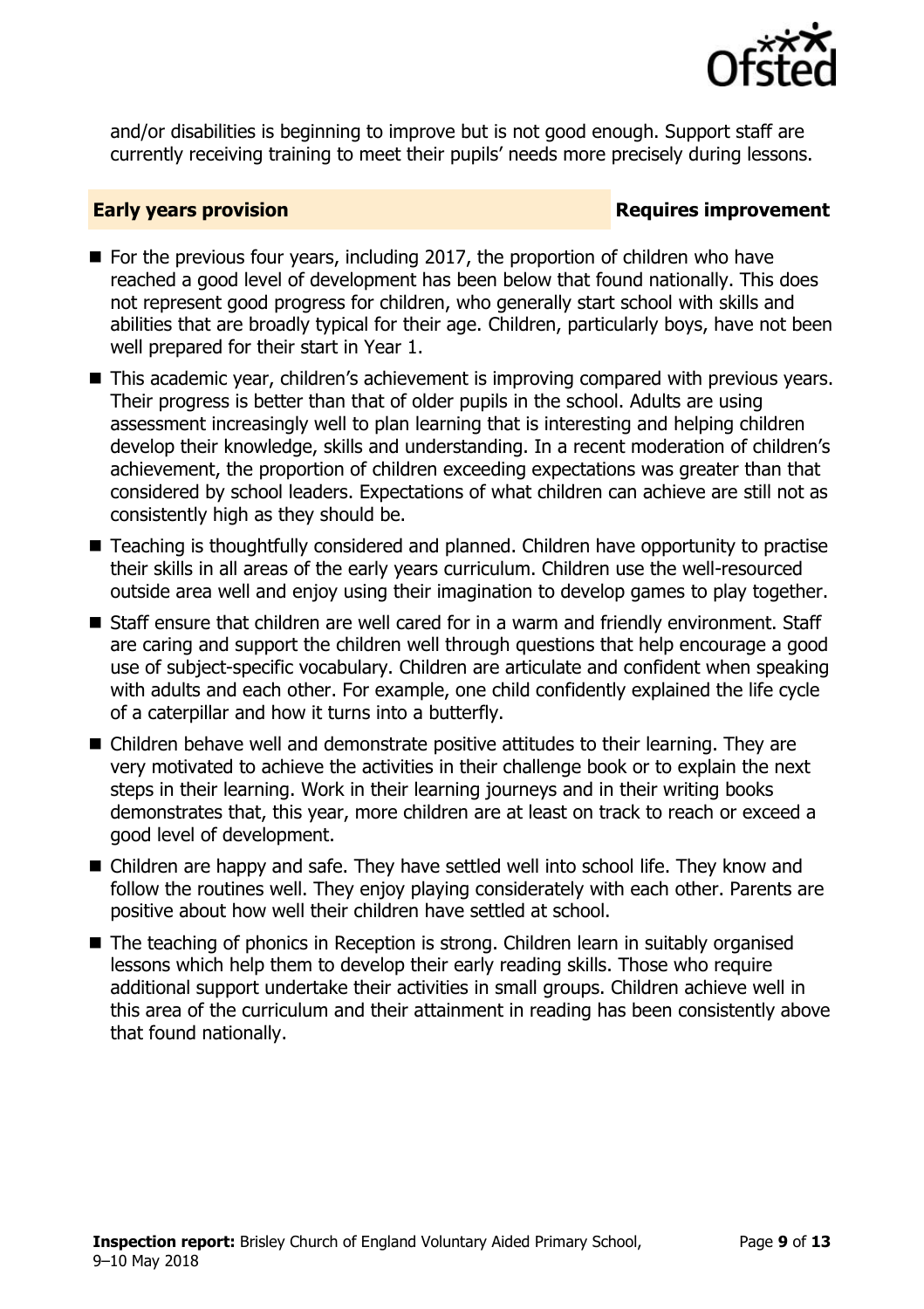

# **School details**

| Unique reference number | 121109         |
|-------------------------|----------------|
| Local authority         | <b>Norfolk</b> |
| Inspection number       | 10054285       |

This inspection was carried out under section 8 of the Education Act 2005. The inspection was also deemed a section 5 inspection under the same Act.

| Type of school                      | Primary                       |
|-------------------------------------|-------------------------------|
| School category                     | Voluntary aided               |
| Age range of pupils                 | 5 to 11                       |
| <b>Gender of pupils</b>             | Mixed                         |
| Number of pupils on the school roll | 83                            |
| Appropriate authority               | The governing body            |
| Chair                               | David Steele                  |
| <b>Headteacher</b>                  | Helen McMurray                |
| Telephone number                    | 01362 668 350                 |
| Website                             | www.brisley.norfolk.sch.uk    |
| <b>Email address</b>                | office@brisley.norfolk.sch.uk |
| Date of previous inspection         | 12□13 May 2011                |

### **Information about this school**

- The school does not meet requirements on the publication of information about the curriculum for each subject and each year group.
- The school is much smaller than the average-sized primary school.
- The proportion of disadvantaged pupils is lower than that found nationally.
- The proportion of pupils who have SEN and/or disabilities and are supported in school is higher than the national average.
- The proportion of pupils who have an education, health and care plan or a statement of special educational needs is in line with the national average.
- $\blacksquare$  No pupils speak English as an additional language, and 1.3% are from a minority ethnic group.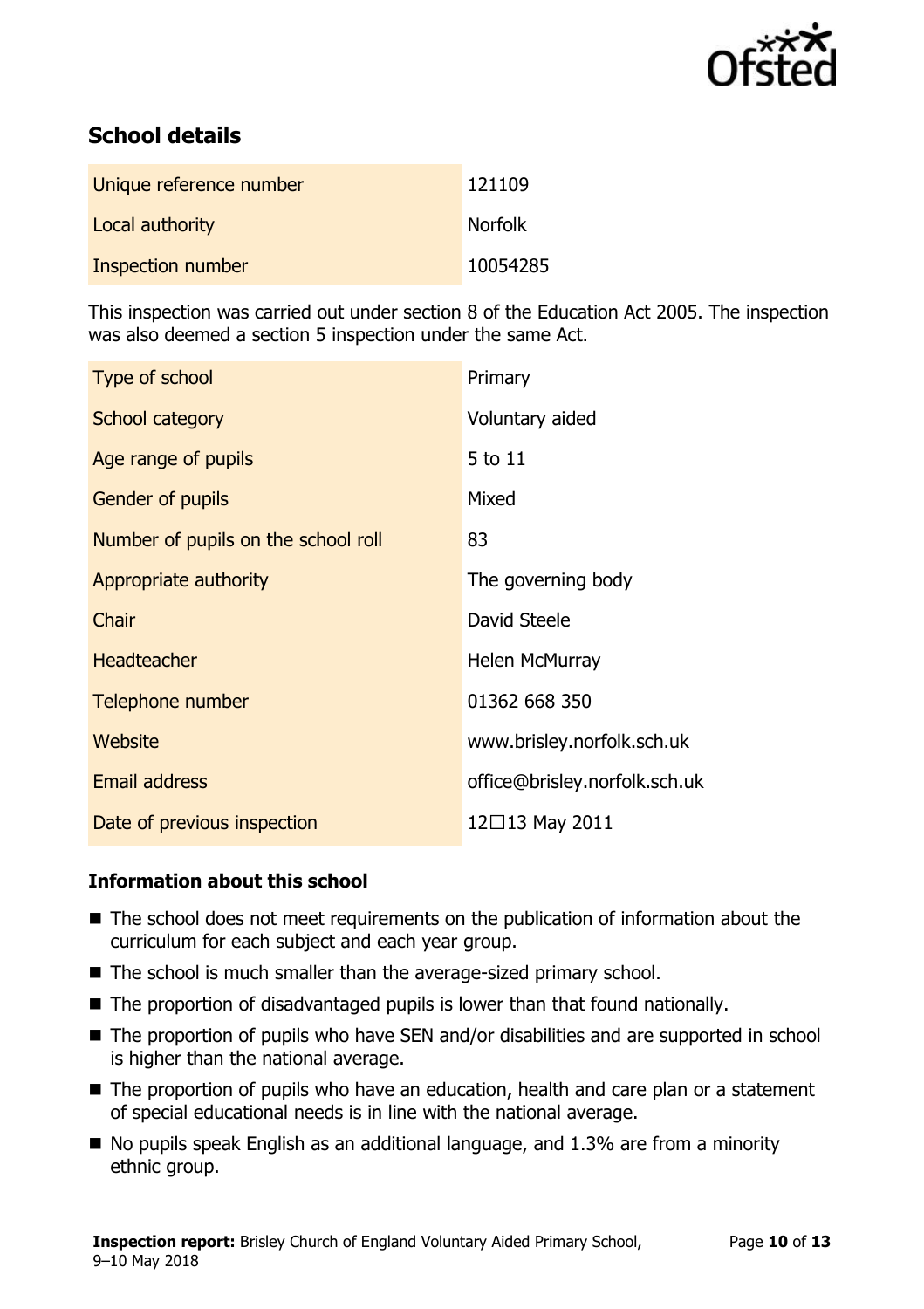

**Plans are under way for the school to join the Diocese of Norwich Education Academies** Trust.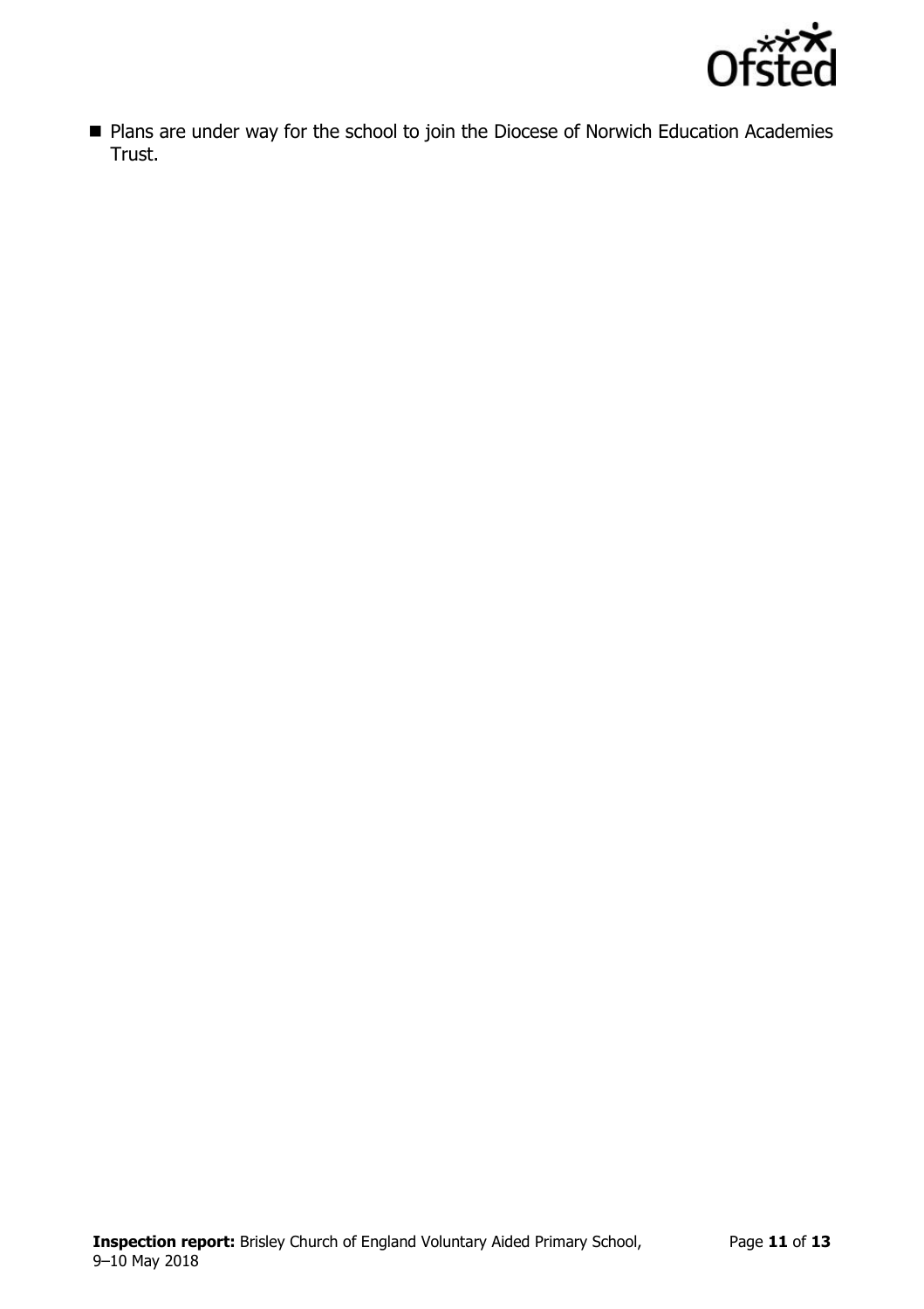

## **Information about this inspection**

- The inspector observed pupils' learning in every class, jointly with the headteacher, to determine the quality of teaching and learning over time.
- The quality of the work in pupils' books was scrutinised across a range of subjects and all year groups.
- Meetings were held with the school's senior leaders and subject leaders, as well as the chair of governors and a representative from the local authority. The inspector spoke to a group of pupils, listened to pupils read and spoke to pupils informally in lessons and at break and lunchtime.
- A wide range of school documents were scrutinised, including minutes of governors' meetings, the school's improvement plan, the school's evaluation of its own performance and information on the current progress and attainment of pupils.
- Reports from local authority visits were evaluated, together with information from a telephone conversation with a representative from governor services.
- The inspector examined a range of documentation around child protection and scrutinised the recruitment checks made by school leaders when employing staff.
- Parents' views were also collected informally at the start of the school day. A meeting was held to gather the views of staff.

#### **Inspection team**

Kim Hall, lead inspector **Her Majesty's Inspector**